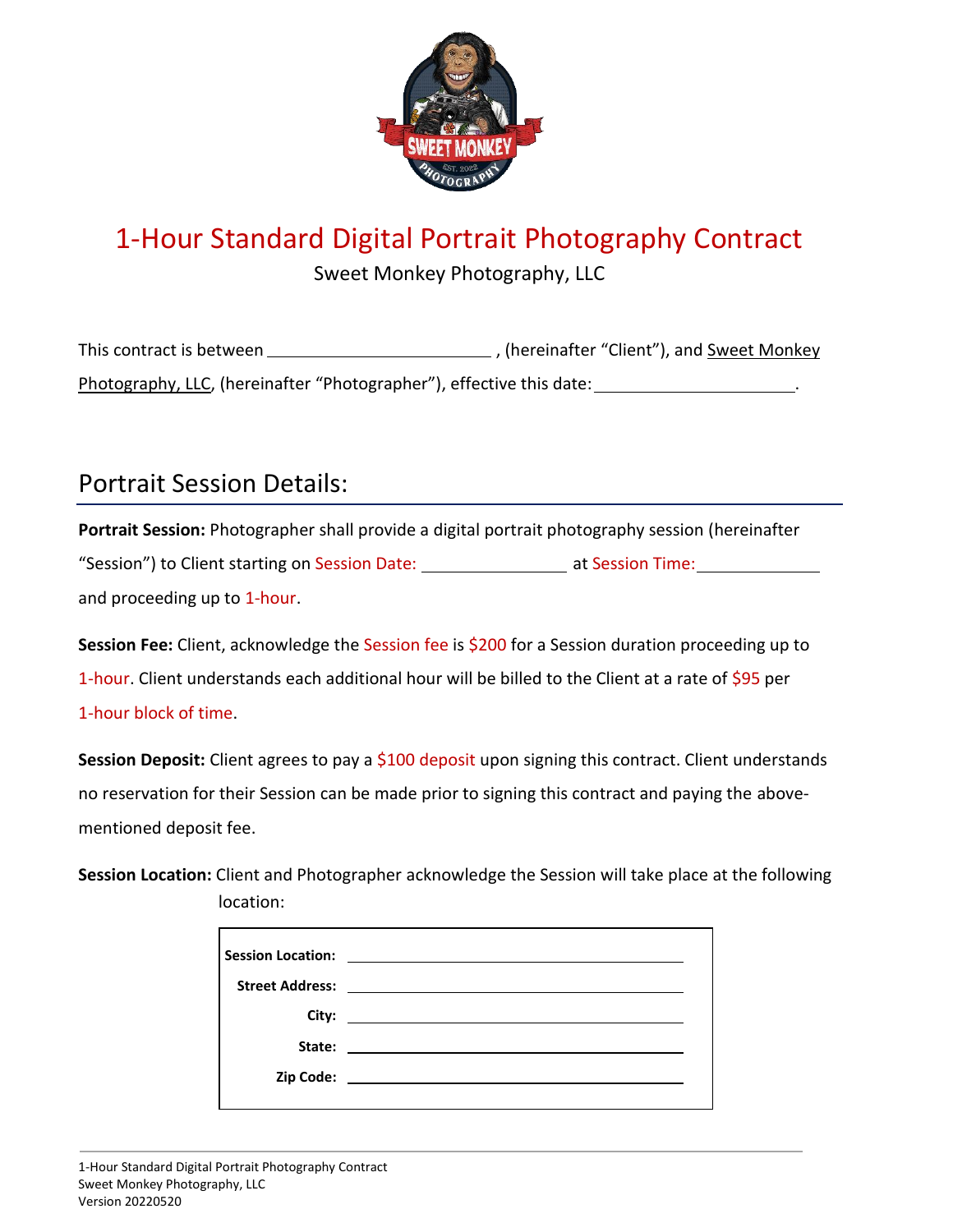**Independent Contractor Status:** I, Client, acknowledge this contract is not to be construed as an employment contract in any way. As such, I, Client, acknowledge the Photographer remains an independent contractor at all times.

**Model Release:** I, Client, absolutely and irrevocably authorize Photographer, as well as their legal representatives, assignees, employees, staff, assistants, and transferees to use, publish, reuse, republish, distribute, redistribute, disseminate or otherwise make publicly available for any artistic or commercial use, including advertising, publication, or illustration the images of me and my property taken during the photography session.

**Punctuality Clause:** I, Client, agree to be dressed, present, prepared and ready for my scheduled Session Time. This includes having any and all props on location at the scheduled Session time. I, Client, agree to forfeit any lost Session time due to my tardiness. I, Client, understand the Photographer's schedule includes other clients before and after my Session and will respect the requirement to be punctual.

**Editorial Authority:** I, Client, agree Photographer has full and final editorial authority over the use of the photographs and I waive any and all rights to approve or otherwise review any uses of the photographs featuring me, my image or my property provided it is done for legal purposes.

**Marketing and Advertising:** I, Client, agree the photographs of me, my image, and my property may be used by Photographer, including its assigns, employees/staff, assistants, and transferees, for any purpose, including but not limited to marketing, advertising, publicity, or other promotional purposes. I understand this may include television, social media, websites, email marketing campaigns, and all other forms of digital or print media.

**Location Permits/Fees:** I, Client, agree if I specify a Session location outside of the Photographer's control, Client agrees to acquire any permissions and permits necessary to perform a professional portrait Session at that location. If the Client fails to obtain the necessary permissions or permits, Client will forfeit their deposit. Furthermore, the Client agrees to pay any fines, fees or tickets issued to the Photographer and the Photographer's assistants/staff in the event the Client neglected to gain all necessary permissions and permits to perform a professional portrait session at the Client's specified location. This includes, but is not limited to, any parking tickets or vehicle towing fees. Under the circumstances above, The Client agrees to pay a \$100 rescheduling fee to reschedule their Session and with the proper permissions and permits in place.

**Sole Photographer:** I, Client, agree Photographer will be the sole photographer during the Session. Because of the distraction it can cause, I, Client, agree that no other cameras, including smartphones, will be used to photograph the portrait subjects during the Session.

**Out of pocket Expenses:** Client agrees to pay additional expenses that might be required of the Photographer and the Photographer's assistants/staff that exceeds \$20. This includes, but is not limited to, such things as props the Client asks Photographer to purchase, parking fees, and mileage fees outside a 25-mile radius of Photographer's office.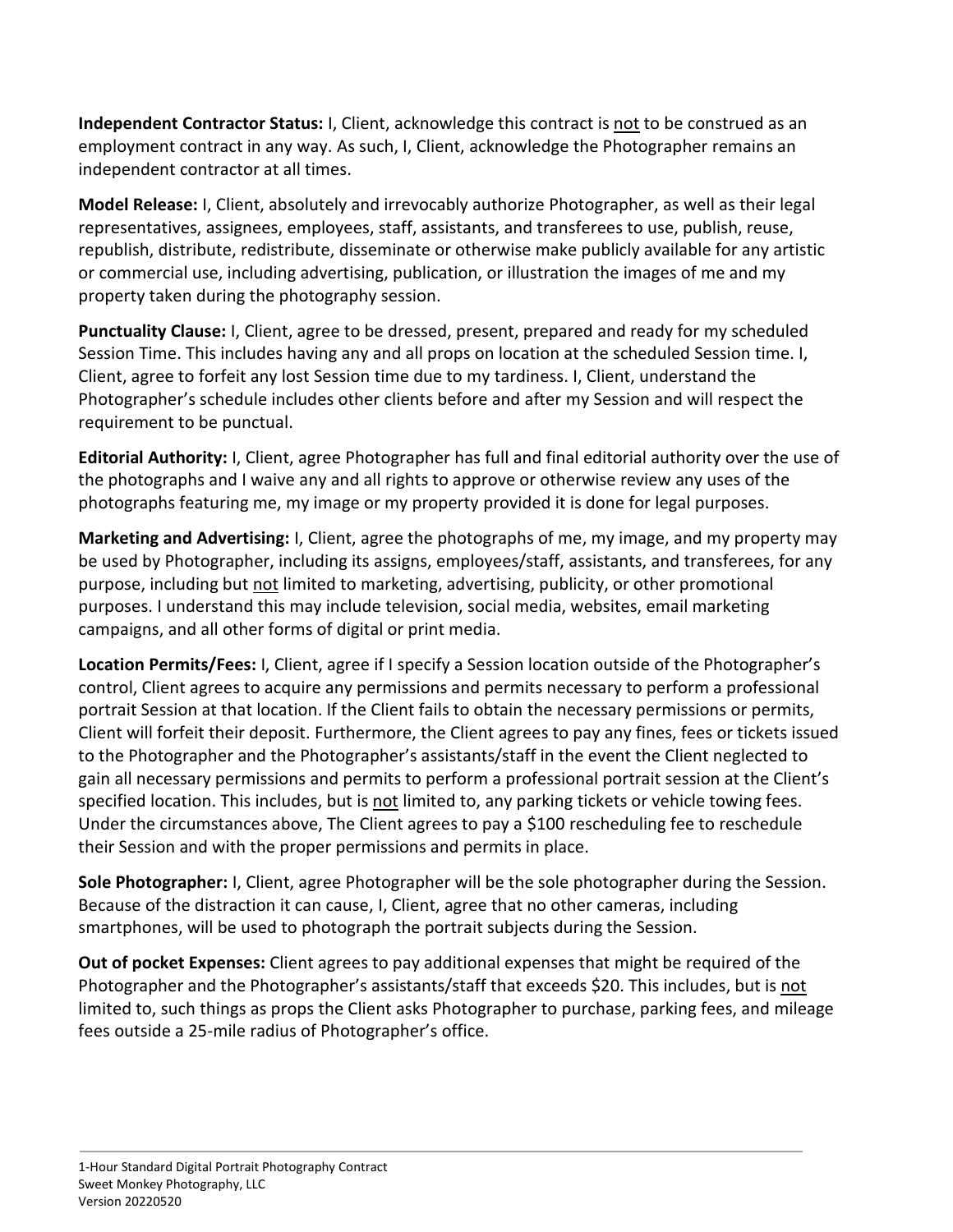# Cancellations and Postponements

**Bad Weather Postponement:** Photographer agrees if bad weather prevents the scheduled Session, Photographer will work with the Client to reschedule the Session at no additional charge. There will be no rescheduling fee charged to the Client due to bad weather.

**One-Time FREE Client Postponement:** Photographer acknowledges there is no fee to reschedule the Session one-time with at least 48-hour notice. Life happens and we aren't here to punish people. We'll work with you as much as we possibly can to reschedule your photography session with us.

**Client Postponement:** Client agrees if they postpone their scheduled Session with less than 48-hour notice before their scheduled Session Date and Session Time, Client agrees to forfeit their \$100 deposit and must pay a \$100 rescheduling fee. Client must send a written postponement notice via email to SweetMonkeyContact@comcast.net or to SweetMonkeyRich@comcast.net. It is the Client's responsibility to confirm that the Photographer has received their postponement email request by calling the Photographer at 239-299-9799.

**Multiple Client Postponements:** In the event the Client postpones their scheduled Sessions on multiple occasions, Client agrees to forfeit all fees paid to the Photographer, including their \$100 deposit and any and all \$100 rescheduling fees. I, Client, agree Photographer has total discretion at this point to terminate the working relationship with me, Client, after multiple postponements.

**Termination of Working Relationship:** After multiple Client postponements, cancellations, or noshows, the Photographer reserves the right to terminate the working relationship with the Client. This includes Photographer refusing to reschedule future Session dates indefinitely with the Client.

**Photographer Postponement:** If the Photographer cannot attend the Session because of illness or injury, Client agrees to work with the Photographer to reschedule their Session. If rescheduling is not possible, Photographer will fully refund Client their original \$100 deposit. Photographer will apologize incessantly and feel shame.

**Client No-Show:** If Client fails to show up for their scheduled Session, Client agrees to forfeit their \$100 deposit in full. If the Client wishes to reschedule their Session, Client agrees to pay a \$100 rescheduling fee before they can reschedule their next Session. Client understands their original \$100 deposit has been forfeited, but their \$100 rescheduling fee will be credited toward their final Invoice amount.

**Client Cancellation:** I Client, understand I must send a written cancellation notice via email to SweetMonkeyContact@comcast.net or to SweetMonkeyRich@comcast.net at least 48-hours before my scheduled Session date. I, Client, acknowledge it is my responsibility to confirm that Photographer has received my cancellation email request by calling Photographer at 239-299-9799. If Client cancels Session with less than 48-hour notice before their scheduled Session Date, Client forfeits their full deposit. If Client wishes to reschedule their Session, Client agrees to pay a \$100 rescheduling fee before they can reschedule their next Session.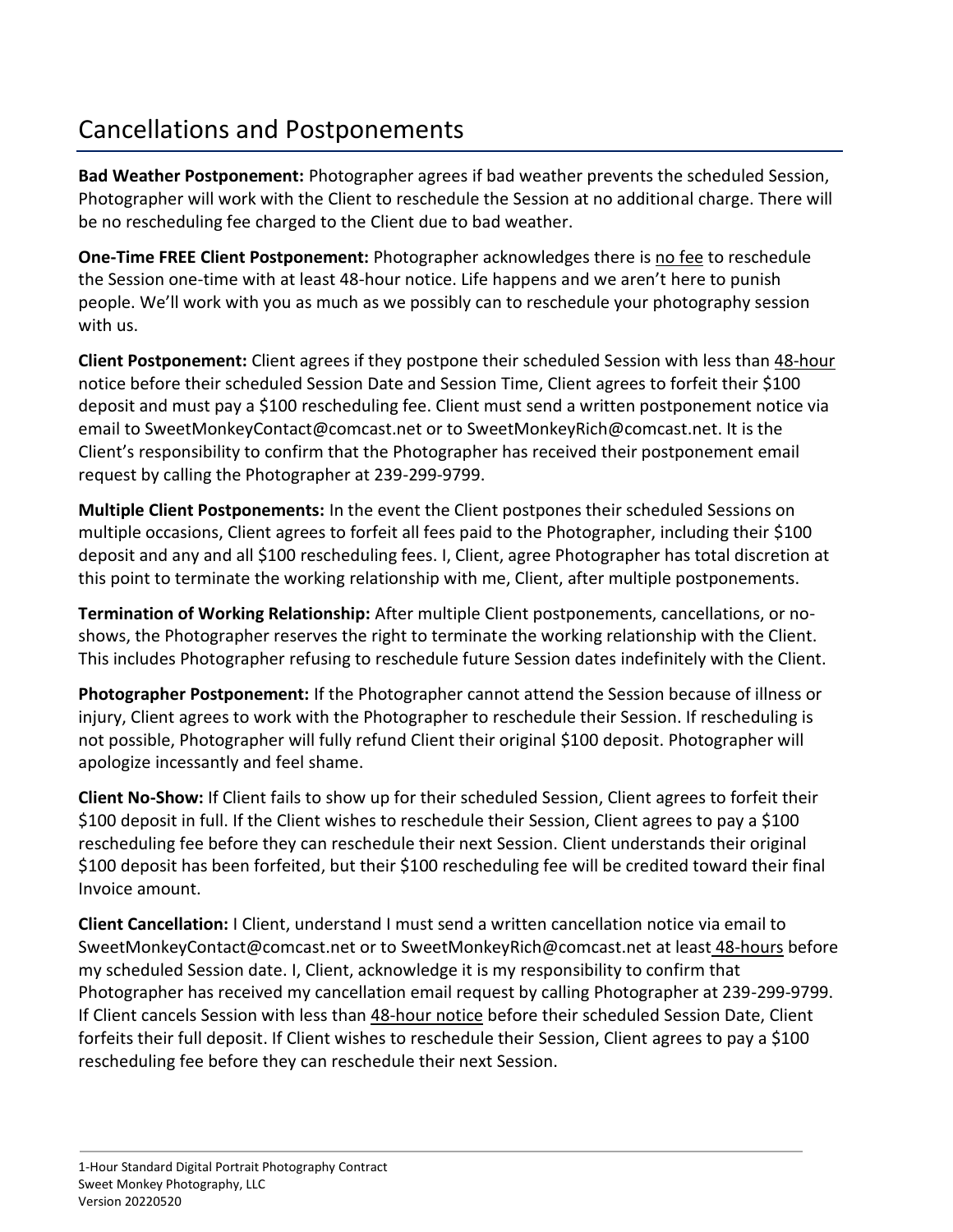**Photographer Cancellation:** If Photographer cancels the Client's scheduled Session due to injury, illness, or other unforeseen circumstances with less than 48-hour notice, Photographer agrees to refund Client their original deposit and apologize incessantly and feel shame.

### Codes of Conduct

**Cooperation and Conduct:** I, Client, understand Photographer shall not be held responsible for the behavior of any of the parties involved with the Session, except for assistants/staff hired by Photographer. Client acknowledges children and pets can be especially challenging and Photographer reserves the right to suggest rescheduling the Session if any party is uncooperative. Photographer reserves the right to cancel the Session immediately under these circumstances. In this case, in order to reschedule their Session, the Client agrees to pay a \$100 rescheduling fee.

**Disorderly Conduct:** I, Client, agree If any of the parties involved in the Session are acting disorderly, intoxicated, belligerent, verbally or physically threatening, or making sexually suggestive comments toward any of the other parties involved in the Session, or to the Photographer and the Photographer's assistants/staff, the Photographer reserves the right to cancel the Session immediately. Client acknowledges under this circumstance the Client forfeits their \$100 deposit in full. Photographer will not send any pictures taken to the Client up to the point of the Session being canceled. I, Client, agree to pay a \$100 rescheduling fee to reschedule my Session. Under any of the above circumstances, In the event the Client decides not decide to reschedule their Session, Client waives their right to a refund of their original \$100 deposit. No refunds of deposits will be given for disorderly conduct.

# Photographer Copyright & Client Usage

**Photographer Copyright:** I, Client, agree all images captured of me, my image, and my property during the Session are copyrighted and are the property of Photographer. I, Client, grant Photographer an unlimited right to reproduce, use, exhibit, display, perform, broadcast, create derivative works from, and distribute the photographs of me, my image, and my property in any manner or media now existing or hereafter developed, in perpetuity, throughout the world provided it is done for lawful purposes.

**Limited Client Copyright Release:** Photographer agrees to grant Client rights to use images produced during the Client's Session with a non-exclusive, limited, perpetual license. This license allows Client to display, upload, email, and share the images. The Client can print the images for personal use. Client acknowledges a credit line which reads, "Sweet Monkey Photography, LLC" in a font of similar size to related text must appear adjacent to or within the image when shared digitally online, or on any Social Media platforms.

**Client License Limitations:** I, Client, agree this license does not allow me to sell or edit any images produced by Photographer. The license does not allow me to use the images in printed publications,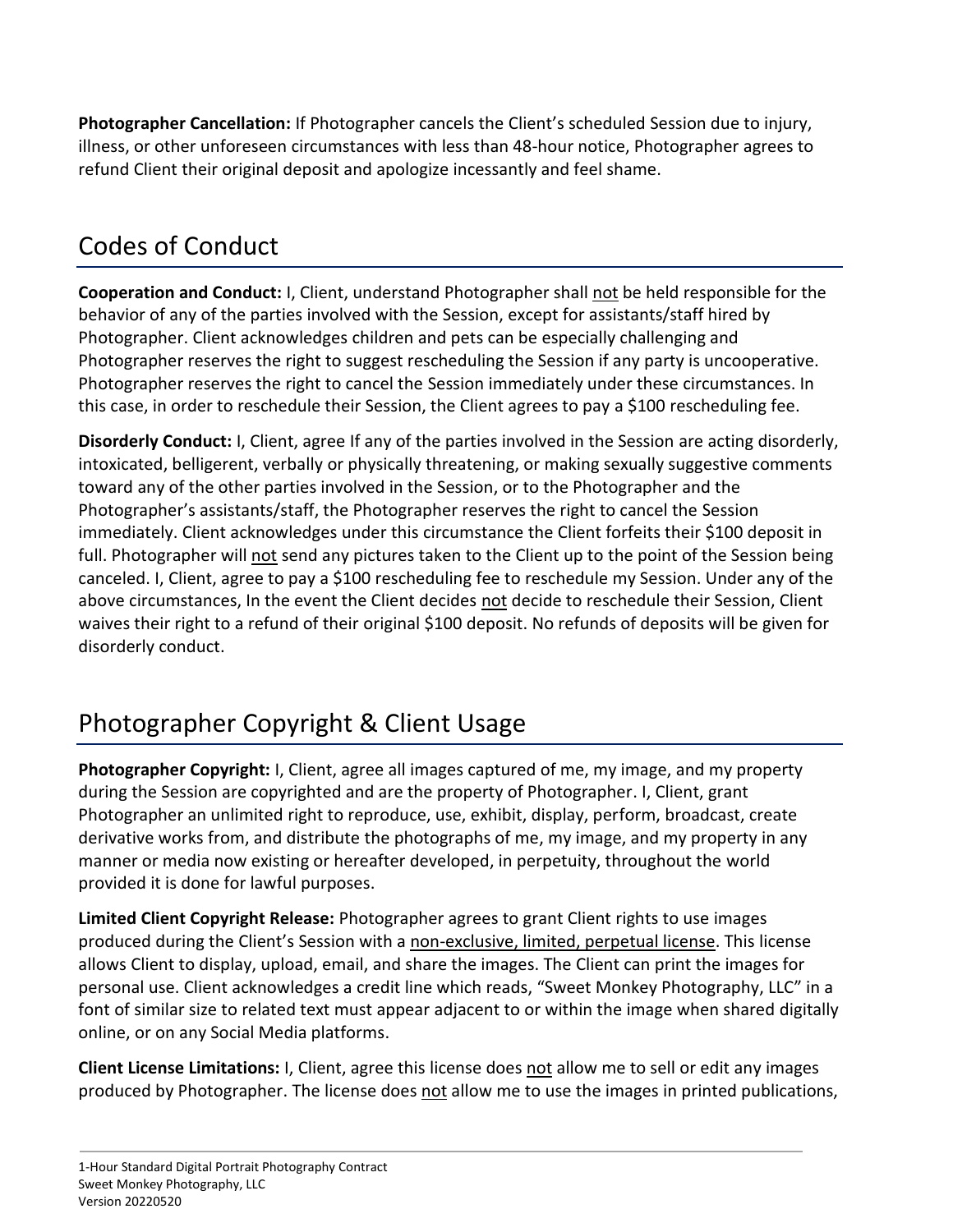such as editorial, public relations, and advertising, without prior written consent from Photographer.

**Fictious Names:** I, Client, agree Photographer shall specifically be permitted to use fictitious names in conjunction with the images of me, my image, and my property for marketing and advertising purposes.

**Monetization:** I, Client, hereby waive all rights to intellectual property ownership and monetization of any version of the photographs taken of me, my image, and my property by Photographer.

**Compensation:** I, Client, hereby waive my right to any royalty or any other compensation with regard to the usage of the photos referred to in this Form. I, Client, also acknowledge that I am not expecting to receive compensation for participating in the Session today, or for any future use of the photographs taken of me, my image, or my property by Photographer.

### Deliverables

**Deliverables and Final Invoice Payment:** I, Client, understand Photographer will not release final images to me until I make full payment of my final invoice.

**Deposit Credited Toward Final Invoice Amount:** Photographer acknowledges the Client's deposit will be credited toward the Client's final invoice amount.

**14-Day Delivery Window:** I, Client, understand the Photographer may take up to 14-calendar days from the Session Date to complete the post-processing and retouching of my Session images before delivering them to me.

**Additional Post-Processing Time:** I, Client, acknowledge Photographer may request additional time beyond 14-calendar days to complete required post-processing work of my Session images. Photographer agrees to communicate any such requests for extra post-processing time to the Client via email.

**Image Review and Selection Process Waiver:** I, Client, waive all rights to any involvement in the analysis, review and selection process of determining which images will be my final images from my Session. I, Client, grant Photographer full authority, discretion, and autonomy in conducting the analysis, review and selection of my final Session images.

**Number of Final Images Delivered:** I, Client, acknowledge the number of final images delivered to me will not contain all the images captured during the Session. I, Client, acknowledge I have no expectation as to the number of final images I should expect to receive from Photographer. I, Client, agree Photographer has full discretion, as the expert, to analyze, review, and select the number of the best final images which will be post-processed and delivered to me.

**Final Images Delivery Process:** Photographer will email a link to a password-protected cloudstorage photo gallery for the Client to download their final retouched images.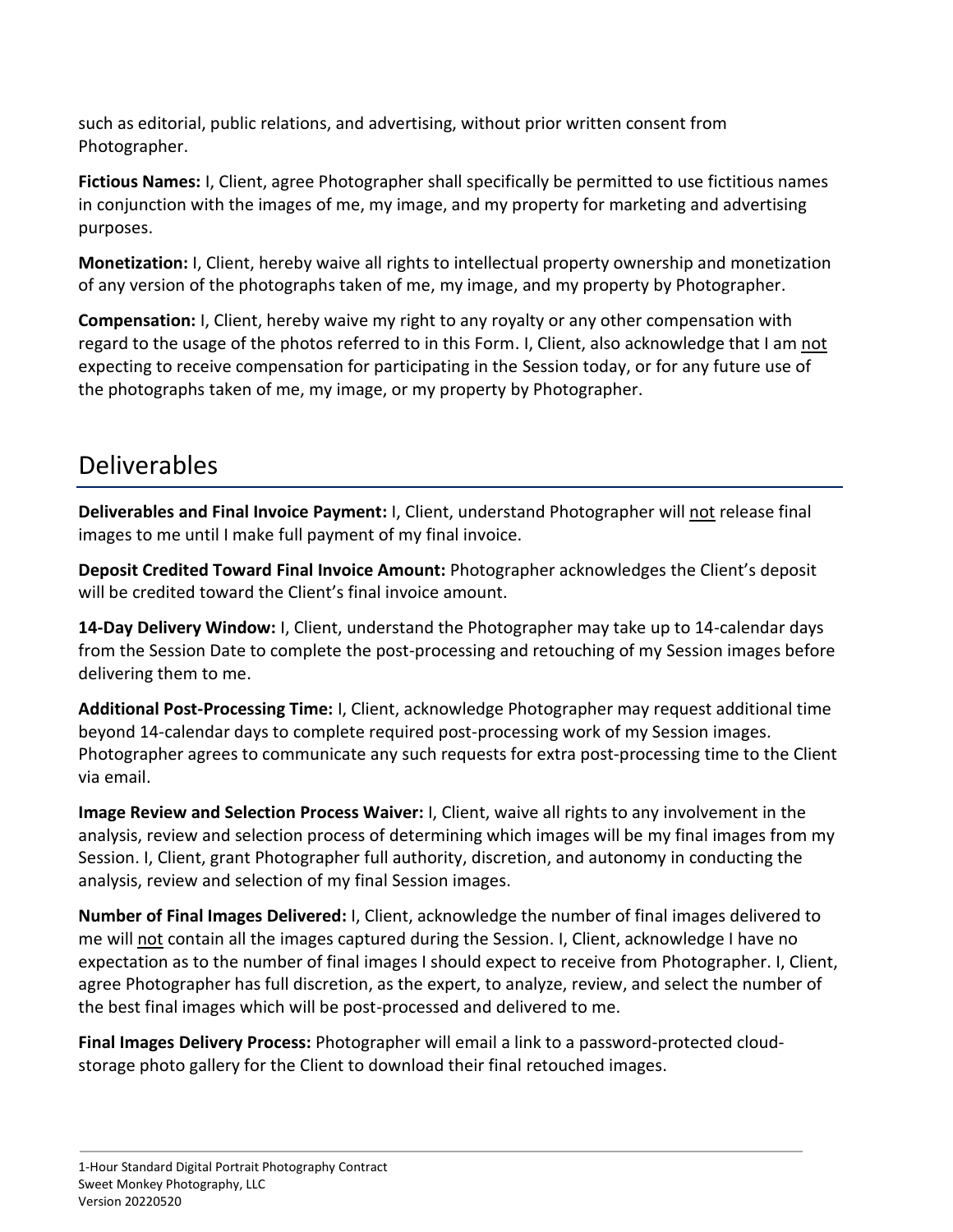**Session Proofs:** I, Client, understand Photographer will never release the negatives or digital raw files of the images taken during the Session to any parties, including to me, Client.

**Retouching Fees:** Photographer agrees to provide light retouching services to all final images. This includes color correction and removal of light blemishes. Client may request additional retouching services; however, Photographer reserves the right to charge additional fees for time-consuming requests such as removing objects, changing backgrounds, or changing body shape. The Client acknowledges the Photographer charges a rate of \$25 per photograph for time-consuming retouch requests.

**5-Day Reshoot Policy:** Photographer agrees to reschedule one free Session (hereinafter "Reshoot") at no charge if Client is dissatisfied with the results of their original Session. If Client is dissatisfied with the results of their original Session, Client must notify Photographer they are dissatisfied within 5-days from the date of receiving the email with the link to their final delivered images. Client understands, that after more than 5-days from the date of receiving the email with their link to their final delivered images from their original Session, and they have not requested a Reshoot, Client forfeits all rights and claims to a free Reshoot of their original Session. Client understands they must send a written Reshoot request via email to SweetMonkeyContact@comcast.net or to SweetMonkeyRich@comcast.net. It is the Client's responsibility to confirm that the Photographer has received their Reshoot request email by calling the Photographer at 239-299-9799. If Client is dissatisfied with the results of the free rescheduled Reshoot Session, Photographer will refund Client their deposit and all money paid to Photographer. Client understands at this point they will not retain any images. The Photographer will retain all rights to the Images from the original Session, as well as the Reshoot Session, as set forth in this contract.

# Limitation of Liability

**Liability:** I, Client, completely release and discharge Photographer from any and all demands or claims that may arise out of, or otherwise be connected with, the use of the photographs featuring me, my image, or my property, including, without limitation, and any and all claims for the violation of a right of publicity, a right of privacy, or libel. This authorization and release shall inure to the benefit of the legal representatives, licensees, heirs and assignees of Photographer and shall also be binding upon me, my heirs, assignees, and legal representatives.

**Accident Waiver and Release of Liability:** I, Client understand that I assume all risk of any physical or psychological injury that may occur during the Session. Without signing this form, I understand I will not be able to participate in the Session with Photographer. Although minimal, I acknowledge the above Session may pose some risk of personal or psychological injury and that I undertake and assume all the risk associated with voluntarily engaging in this Session activity. I, Client, further waive and release Photographer, any insuring entity of the above, and their directors, board members, officers, employees, volunteers, agents, assistants, representatives, or assigns, as well as any activity sponsors, from any and all liability, including, but not limited to, liability arising from negligence or fault of the entities or persons for any injury or disability which may occur as a result of my participation in the above activity. I am assuming all risks on behalf of myself, Client, that may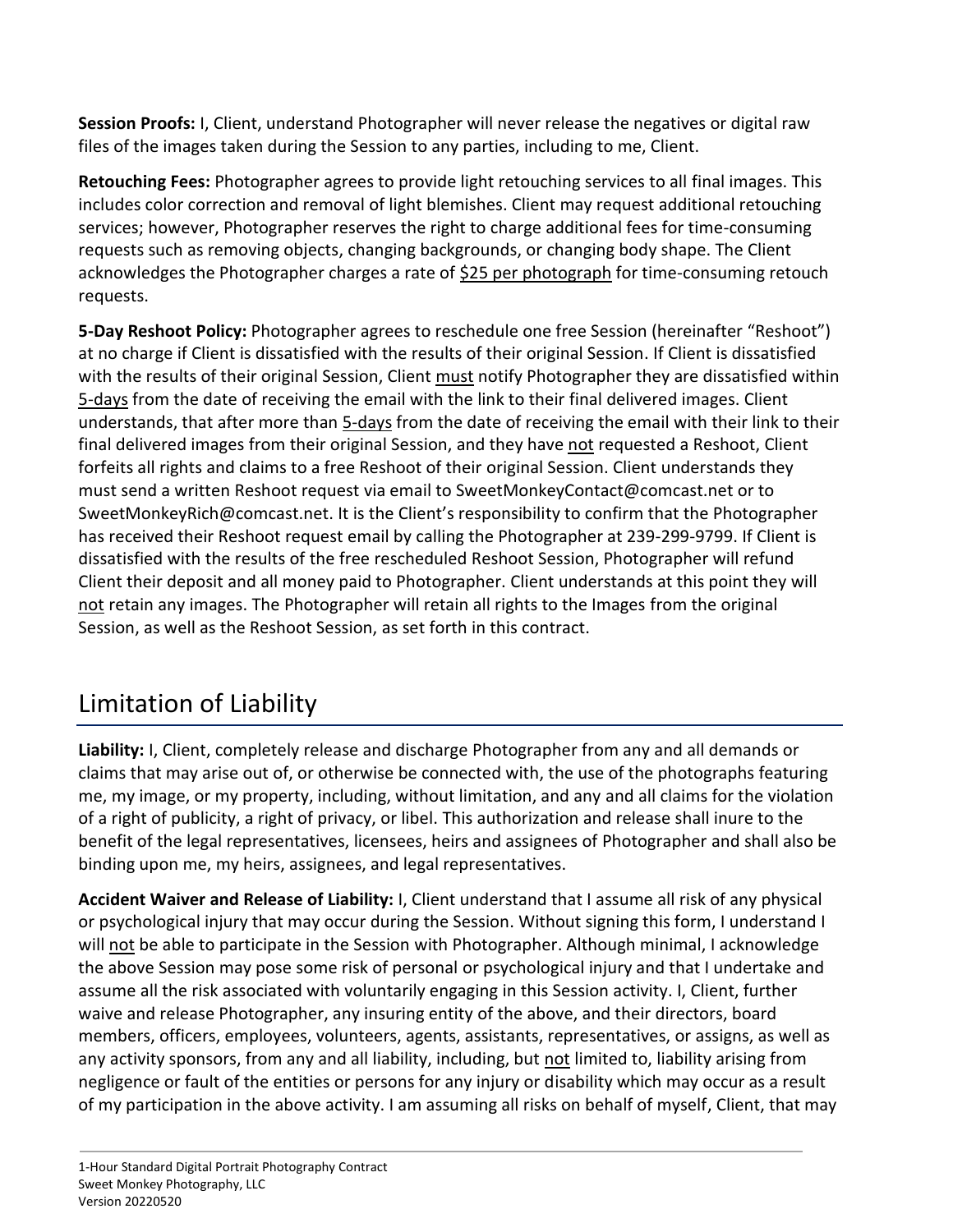arise from negligence or carelessness by myself or on the part of any of the persons or entities being released, as well as from defective equipment, real property or personal property that is owned, maintained or controlled by the above persons.

BY CHECKING THIS BOX, I, CLIENT, CERTIFY THAT MYSELF, CHILDREN, FRIENDS, FAMILY MEMBERS AND GUESTS ARE PHYSICALLY FIT AND SUFFICIENTLY PREPARED FOR PARTICIPATION IN THE SESSION AND THAT THERE ARE NO HEALTH-RELATED REASONS OR PROBLEMS WHICH WOULD PRECLUDE THE PARTICIPATION OF MYSELF, CHILDREN, FRIENDS, FAMILY MEMBERS, AND GUESTS IN THE ACTIVITY. I HAVE NOT BEEN ADVISED OF ANY REASON WHICH WOULD LIMIT MYSELF, CHILDREN, FRIENDS, FAMILY MEMBERS, AND GUESTS IN PARTICIPATING IN THE ACTIVITY.

**In the Event of Legal Proceedings:** This contract contains the entire understanding between Client and Photographer. This contract supersedes all prior contracts between the parties. All changes to this contract must be done in writing and initialed by all parties.

If there are actions or disputes that result in legal proceedings related to this contract, such proceedings shall take place in and be subject to the laws of Lee County, Florida, United State of America. Client shall assume sole financial responsibility for all legal fees and related costs incurred by the Photographer in enforcing the terms of this contract. Any failure by one or both parties to uphold or enforce a provision of this contract shall not constitute a waiver of any other provision of this contract.

**By checking this box, I, Client, represent and certify I have read this entire Form, I fully understand it, and I agree to be bound by It. I represent and certify at the date and time of signing this contract my true age is at least 18 years of age.**